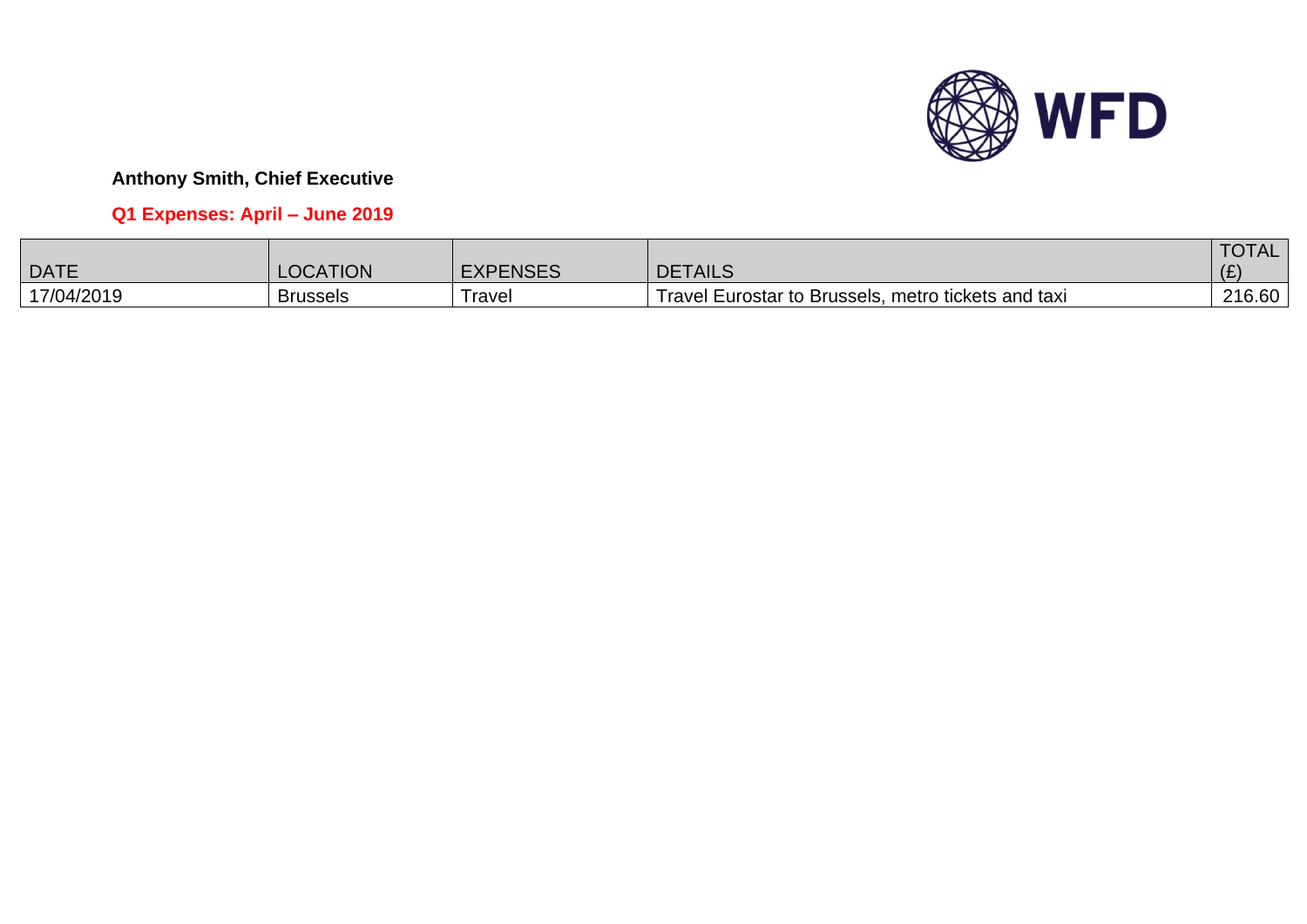

# **Q2 Expenses: July – September 2019**

|             |                   |                     |                                                           | <b>TOTAL</b> |
|-------------|-------------------|---------------------|-----------------------------------------------------------|--------------|
| <b>DATE</b> | <b>LOCATION</b>   | <b>EXPENSES</b>     | <b>DETAILS</b>                                            | (E)          |
| 18/07/2019  | <b>Brussels</b>   | Travel              | Travel hotel and Lunch (subsistence)                      | 155.67       |
|             |                   | Travel &            |                                                           |              |
| 02/09/2019  | <b>Brussels</b>   | Accommodation       | Heathrow express return, Air BnB, Uber travel             | 583.45       |
|             |                   | Travel, Meal        | Taxi to Heathrow, Heathrow to Paddington, Meals, visa fee |              |
| 03/09/2019  | <b>Brussels</b>   | Allowances and VISA |                                                           | 178.87       |
| 17/09/2019  | <b>Uzbekistan</b> | Hospitality         | Lunch for Uzbekistan Ambassador x 3                       | 117.00       |
| 27/09/2019  | <b>Swiss</b>      | Travel              | Mini cab home to Heathrow (early morning), Taxi etc.      | 153.15       |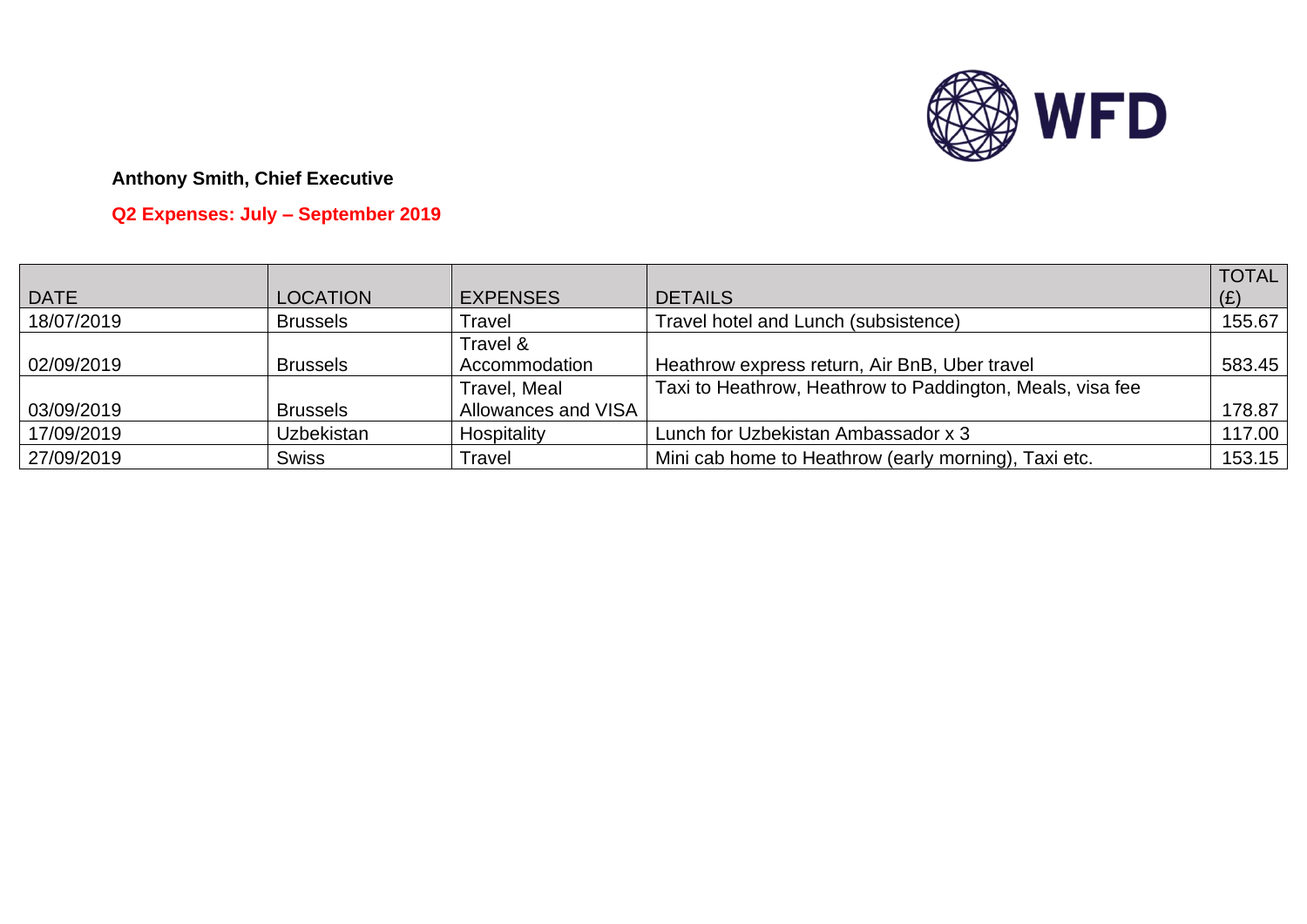

# **Q3 Expenses: October – December 2019**

|             |                 |                 |                                                               | <b>TOTAL</b> |
|-------------|-----------------|-----------------|---------------------------------------------------------------|--------------|
| <b>DATE</b> | <b>LOCATION</b> | <b>EXPENSES</b> | <b>DETAILS</b>                                                | (E)          |
| 08/10/2019  | <b>Brussels</b> | ⊺ravel          | Taxi, train Eurostar tickets                                  | 279.70       |
| 30/10/2019  | UK              | <b>Travel</b>   | Mini cab. Home to Heathrow (early morning), Heathrow express. | 54.52        |
| 20/12/2019  | <b>Ukraine</b>  | <b>Travel</b>   | Check-in charge - Ukraine airlines                            | 12.83        |
|             |                 | Travel &        |                                                               |              |
| 20/12/2019  | <b>Brussels</b> | Accommodation   | Brussels trip, train & accommodation etc                      | 372.08       |